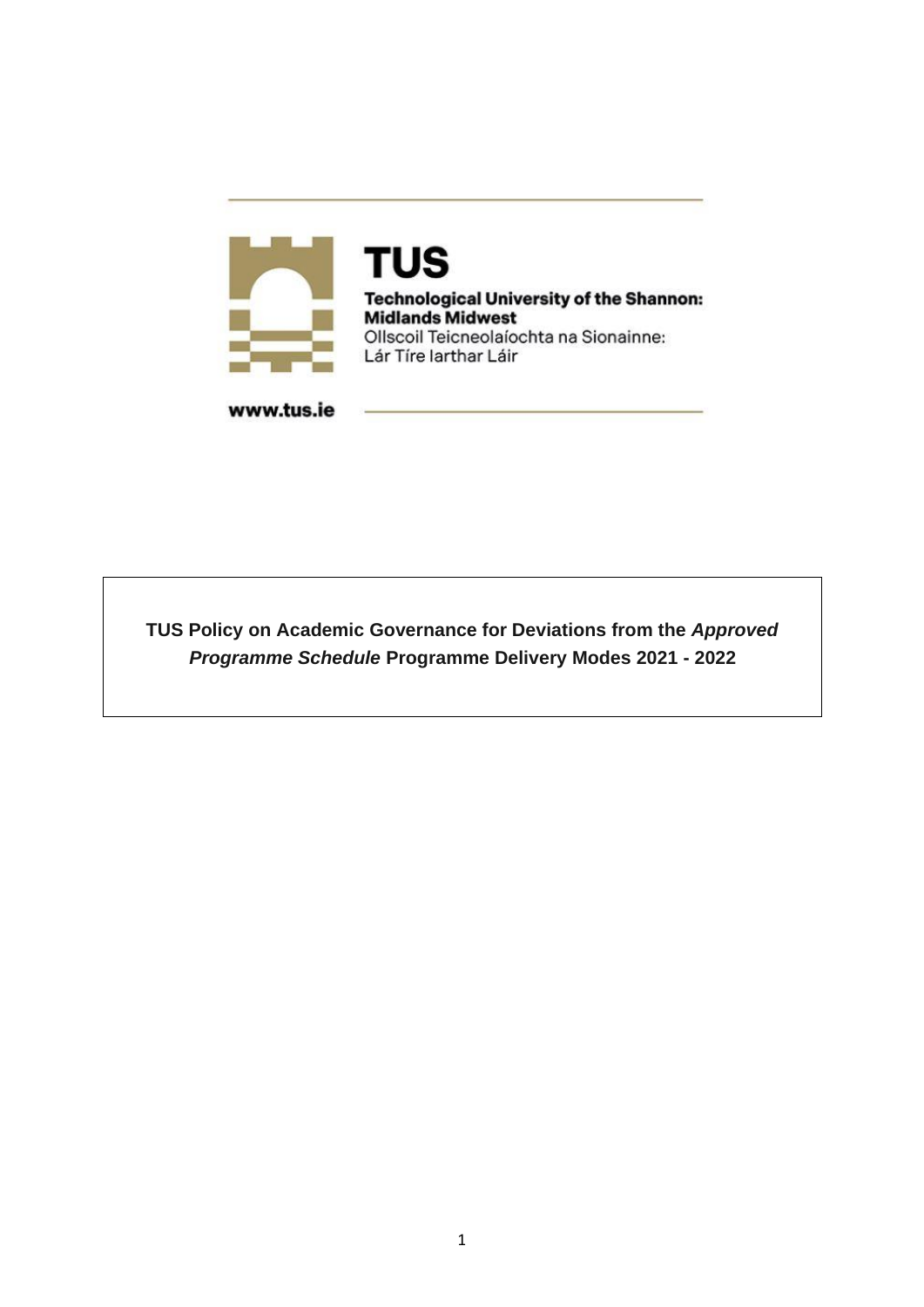

## **Document Control Record**

| <b>Academic Quality Assurance and Enhancement Handbook</b> |                                                                                                                                |  |  |  |
|------------------------------------------------------------|--------------------------------------------------------------------------------------------------------------------------------|--|--|--|
| Volume X: No X                                             |                                                                                                                                |  |  |  |
| <b>Document Title</b>                                      | TUS Policy on Academic Governance for Deviations from<br>the Approved Programme Schedule Programme Delivery<br>Modes 2021-2022 |  |  |  |
| <b>Document Entrust</b>                                    | <b>Academic Council Subcommittee:</b><br>Quality Management: Assurance, Enhancement &<br>Integration                           |  |  |  |
| <b>Document Status</b>                                     | <b>Approved by Academic Council</b>                                                                                            |  |  |  |
| <b>Revision No</b>                                         | 1.0                                                                                                                            |  |  |  |
| <b>Pages</b>                                               | Page 2 of 10                                                                                                                   |  |  |  |
| <b>Approval Body</b>                                       | Approved by VP Academic Affairs and Registrar<br><b>Academic Council</b>                                                       |  |  |  |
| Date of Approval                                           | 25/02/2022                                                                                                                     |  |  |  |
| <b>Next Revision</b>                                       | September 2022                                                                                                                 |  |  |  |

| <b>Revision History</b> |                                    |  |  |  |
|-------------------------|------------------------------------|--|--|--|
| <b>Revision No</b>      | <b>Comments/Summary of Changes</b> |  |  |  |
| 1.0                     | Approved by Academic Council       |  |  |  |
|                         |                                    |  |  |  |
|                         |                                    |  |  |  |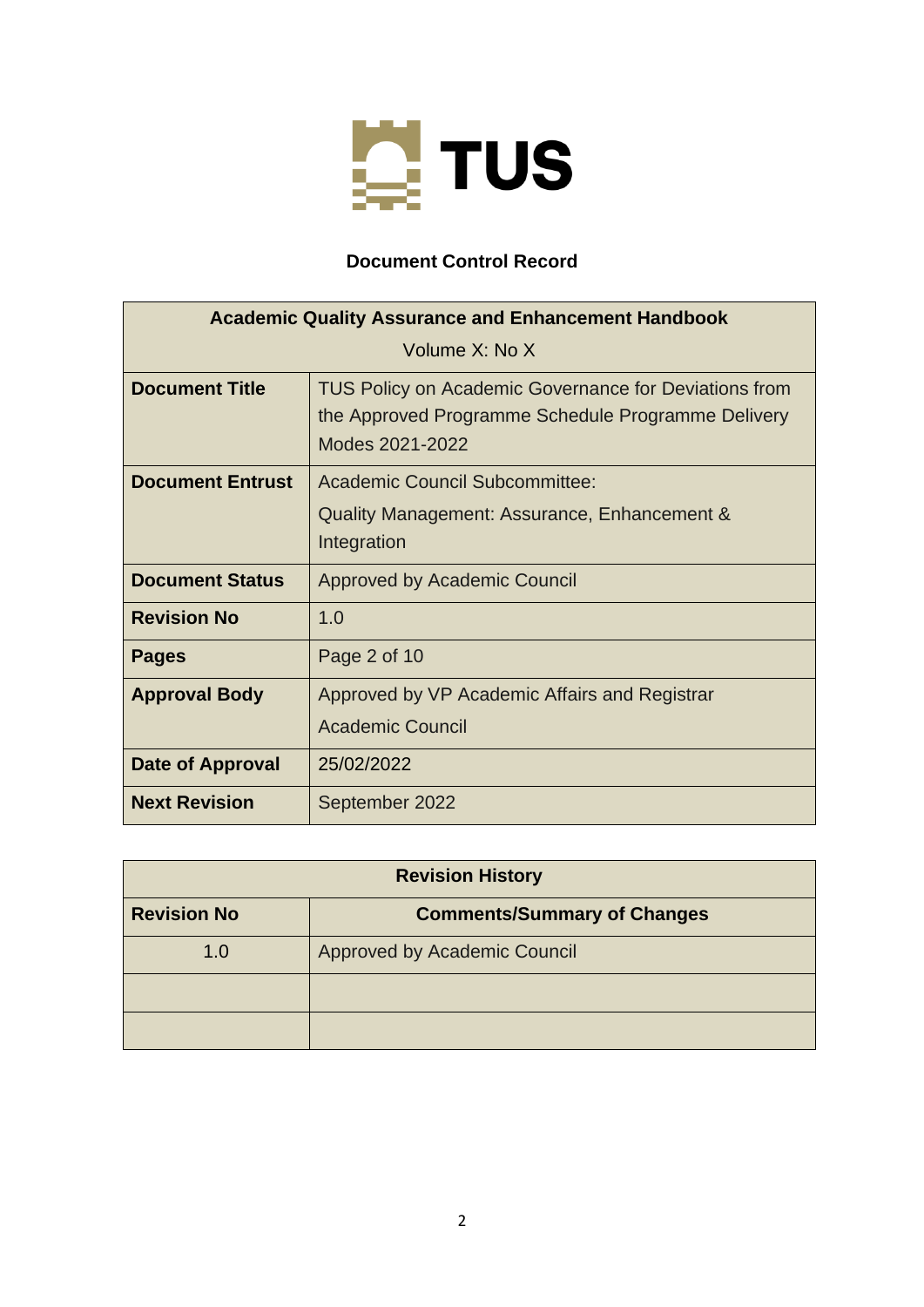#### **Contents**

| 3.1 Procedure for Recording and Approving Deviations from Approved Programme |  |
|------------------------------------------------------------------------------|--|
|                                                                              |  |
|                                                                              |  |
| Appendix 1: Notice of Change of Delivery Mode Form: Semester 2 2021/2022  9  |  |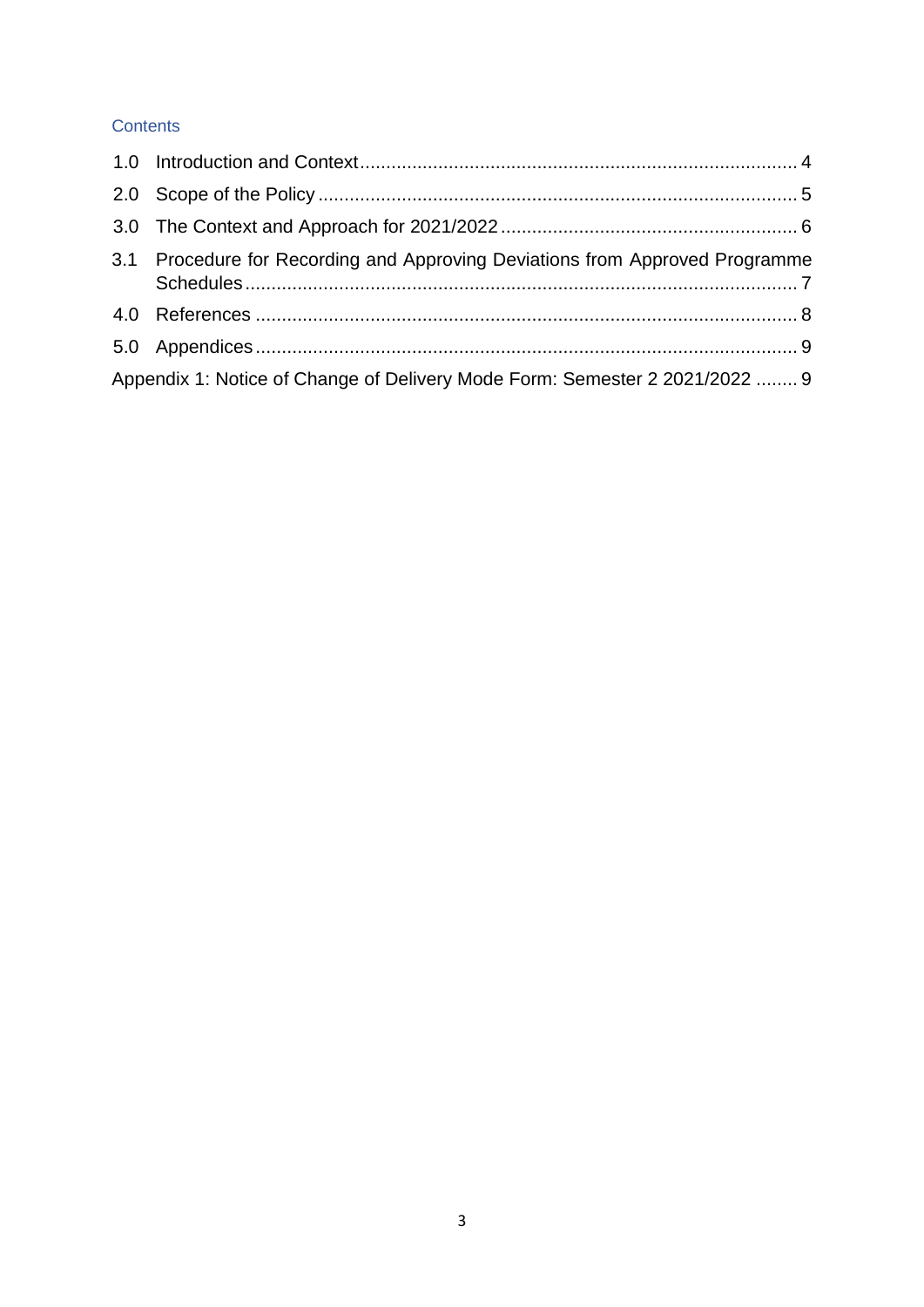## <span id="page-3-0"></span>1.0 Introduction and Context

The COVID-19 pandemic has placed unprecedented demands on Higher Education providers to adapt established operating procedures and norms in order to enable the continued provision of services in a safe manner in line with public health obligations. In June 2021, the Government published a plan entitled *"A Safe Return: Plan for a Safe Return to Onsite Further and Higher Education and Research in 2021/22"*. A key principle of the plan is *"prioritising the immediate health and safety needs of students, learners and staff and the health and safety of the broader community* in conjunction with the key objective "*to achieve an overarching planning framework within which institutions and providers can plan for consistent significant increases in levels of safe and sustainable on-site activities across further and higher education"*.

The Safe Return Plan includes "*an expanded discretionary framework of necessary on-site activities"* with a significant increase in on-site teaching and learning activities and research. The Expanded Discretionary Framework includes 'proposed maximum activities' and proposed 'minimum activities'. There is a requirement within the proposed maximum activities to make *"adjustments to the timetable to reduce the overall population on-site at any one time"* and that planning would ensure that overall numbers attending on-site may be moderated.

The Safe Return Plan states that the "*intention for 2021/2022 is for a predominantly on-site learning experience for all students and learners*" but notes that *"Institutions and providers can continue to use their discretion when deciding between on-site and remote for the scheduling of particular activities.* It envisages in its Overall Approach that there would be detailed planning and contingencies undertaken by higher education institutions and the communications of these to students and learners with a "*a blended model of teaching and learning and research that is significantly on-site, with discretion for variance at a local level by institutions in accordance with local context and needs, and with scope to respond to changes in the public health environment*".

The Technological Higher Education Association (THEA) has agreed, in September, with the Teachers Union of Ireland (TUI) a document entitled *Emergency Remote Teaching for the Academic Year 2021/2022[2] .* This agreement notes that "*the intention for 2021/22 is for a predominantly on-site learning experience for all students and learners in line with the commitment given by Government*" in the Safe Return Plan. It notes that "*the health, safety, and wellbeing of students and staff is the paramount concern for the sector*" and that "*Institutional leaders will ensure that the planning for*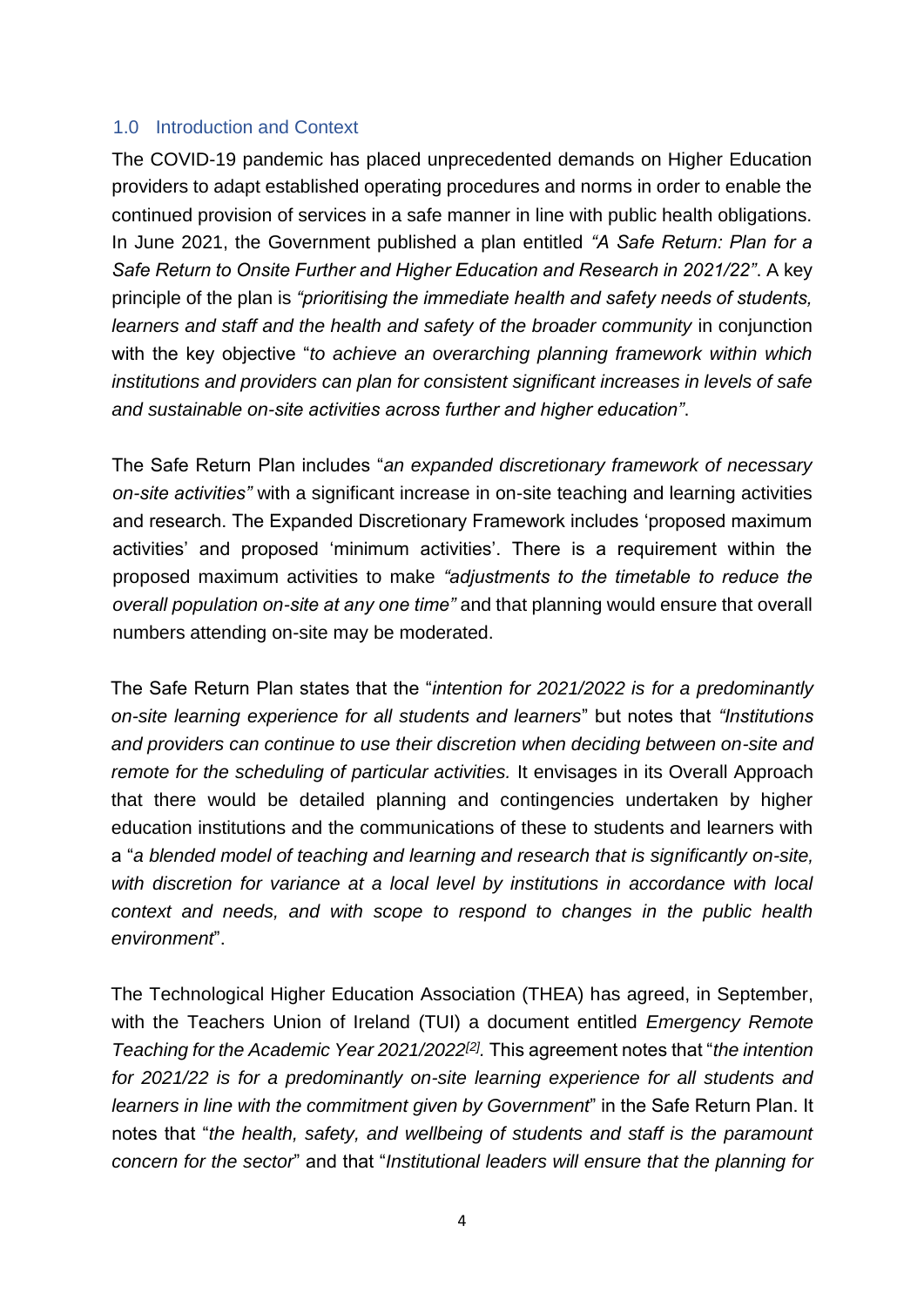*the delivery of programmes in 2021-22 is informed by this principle at every stage*". It notes that "*each Higher Education Institution is best placed to evaluate its operational needs in consultation with staff and students, and the possibilities and limitations of its facilities, resources and academic needs, in delivering its academic portfolio*" and that "*the parameters for planning and delivering the 2021/2022 academic year are necessarily fluid and will change over time in accordance with national public health expert advice*". The agreement further states that "*it is expected that a blended learning approach may be necessary in certain circumstances in 2021/2022 to maintain the quality of the student experience, preserve academic integrity and to ensure the safe delivery of programmes. This may entail replacing some face-to-face or in-class delivery with online through emergency remote teaching if for example, approved nationally agreed mitigation measures cannot be met"*. It is also acknowledged that the relative volumes of face-to-face and emergency remote delivery will vary across Institutions, and will be dependent on a range of factors broadly encompassing health and safety considerations, bespoke pedagogical and teaching and learning issues with respect to specific cohorts, the safety of rooms, offices, physical spaces and communal spaces "*in the context of the necessary risk assessments as determined by the HEI*".

Therefore, taking account of this overall context, there will be a range of factors that may require deviations from the programme delivery modes specified in the Approved Programme Schedules (APS) and approved programme documentation during the 2021/2022 Academic Year.

### <span id="page-4-0"></span>2.0 Scope of the Policy

The policy specifies the academic governance and oversight mechanism for recording of deviations from the Approved Programme Schedule (APS) Programme Delivery Modes during 2021 – 2022 in line with the *Government's A Safe Return: Plan for a*  Safe Return to Onsite Further and Higher Education and Research in 2021/2<sup>[1]</sup>.

The policy includes a template and procedures for recording and approving changes to the published timetable that are Semester long in duration.

This Policy does not deal with short term changes to delivery. Such changes to delivery are managed locally through the Head of Department taking account of the Health and Safety Assessment processes of the Technological University and in conjunction with Human Resources and other Technological University Offices as appropriate.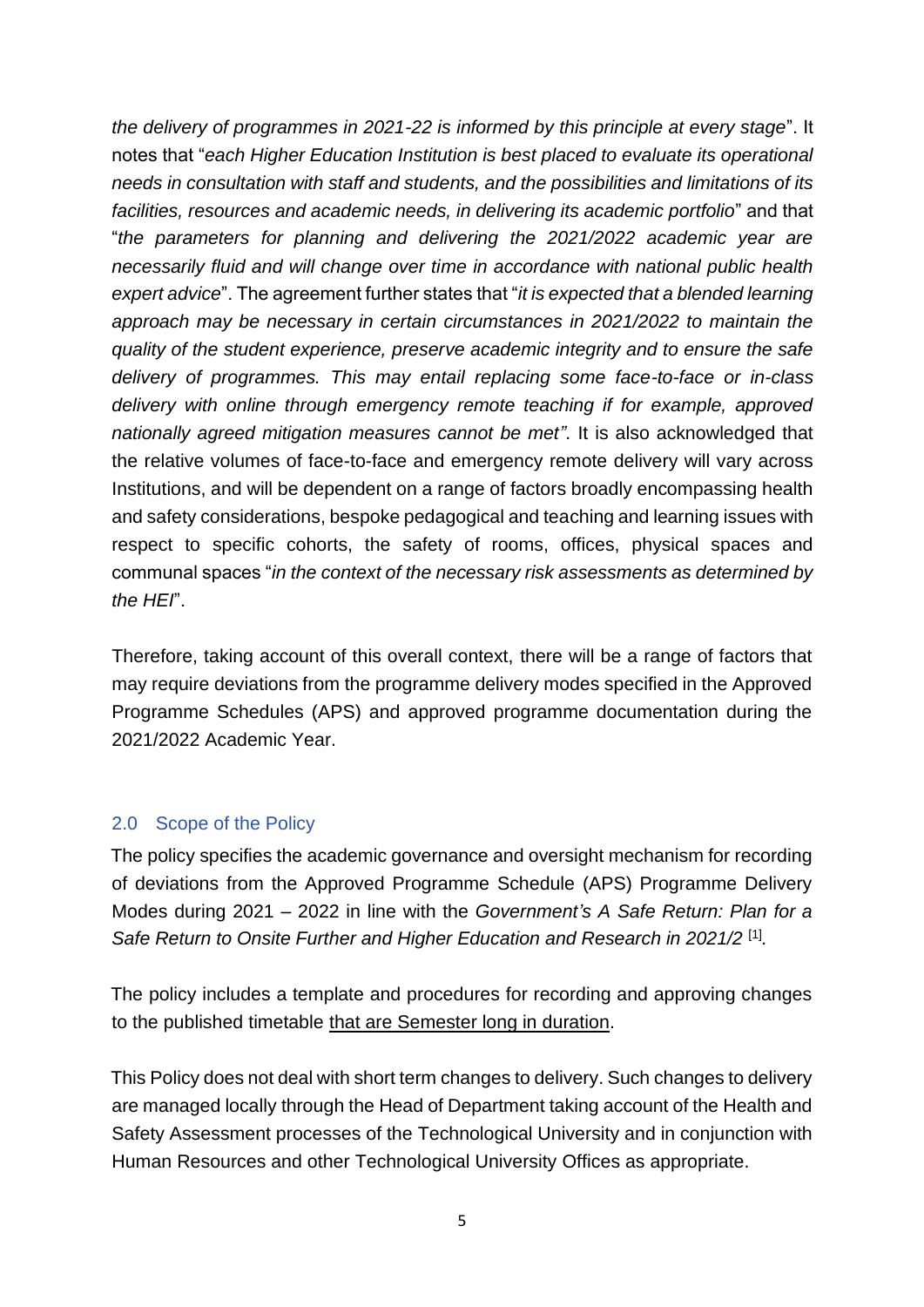It is also noted that '*nothing in this Policy is intended to prevent Lecturers using their academic judgement in relation to pedagogical developments as they would have prior to COVID-19*' and this principle is in accordance with the equivalent position stated in the THEA/TUI Agreement.

## <span id="page-5-0"></span>3.0 The Context and Approach for 2021/2022

During the 2020/2021 Academic Year, Individual Lecturers, Programme Boards and Department Boards played a central role in adapting delivery modes in a manner that aligned with relevant public health measures. Given the continuing impact of the Covid-19 pandemic it is of fundamental importance to continue this approach during the 2021/2022 Academic Year. This policy supports this process and provides a framework for the associated required due diligence in the context of Programme Delivery. This provides the necessary protection to Students, Staff and the Institute in the context of required deviations from the Approved Programme Schedules due to Covid-19 related factors.

If deemed necessary, Staff/Programme Boards may meet to review the delivery mode as specified in the approved programme schedule and programme documentation taking particular note of the expectation in the Safe Return Plan for "*a blended model of teaching and learning and research that is significantly on-site, with discretion for variance at a local level by institutions in accordance with local context and needs, and with scope to respond to changes in the public health environment".* Such review should take account of the Safe Return Plan and the specific and local context in which programmes will be delivered including taking account of variances at a local level as referenced in the Safe Return Plan and the THEA/TUI Agreement for *Emergency Remote Teaching for the Academic Year 2021/2022*. Similar to the Safe Return Plan, the THEA/TUI agreement also notes that public health measures to combat Covid-19 "*are subject to constant review and adaptation. In this context, the parameters for planning and delivering the 2021/2022 academic year are necessarily fluid and will change over time in accordance with national public health expert advice"*.

Thus, there are a range of potential variances at a local and national level that may necessitate change to delivery modes. These include inter alia:

• a learning space which has had a risk assessment completed by the Health and Safety Assessment Process of the Technological University that resulted in actions which may compromise the optimum capacity of the space for a given intended learning context;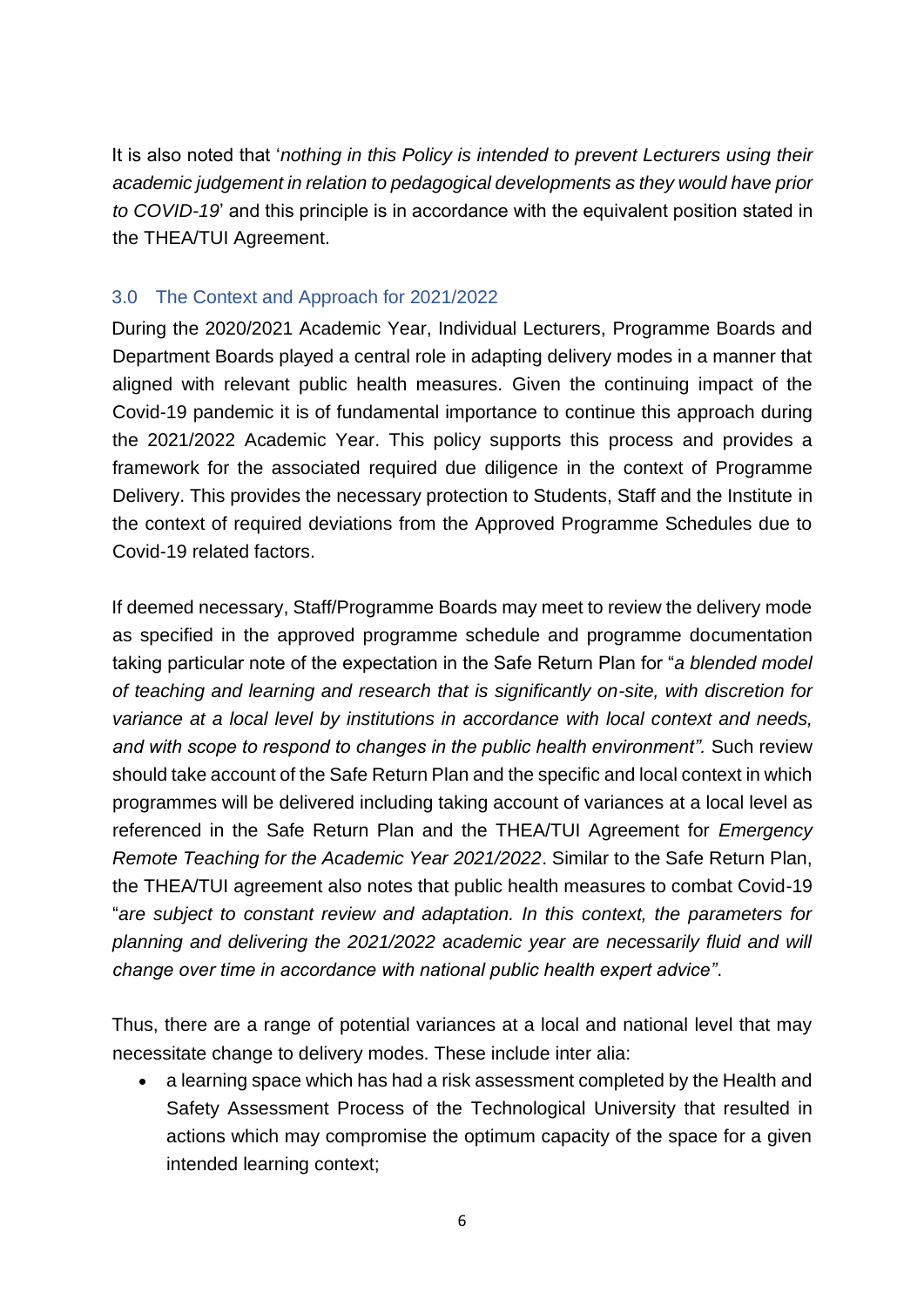- delivering on a pedagogy that is required for the achievement of learning outcomes and/or the Technological University's Active and Engaged Learning pedagogy while complying with relevant Covid-19 protocols;
- potentially evolving circumstances arising from any revised national health and safety protocols as the semester progresses.

The THEA/TUI Agreement for *Emergency Remote Teaching for the Academic Year 2021/2022* also states that "*it is recognised that emergency remote teaching poses different challenges to staff and that this work is done on a voluntary basis and as a contribution towards the national emergency effort*". The agreement further sets out the following of principle stating that: "*any actions, arrangements or other undertakings given or operated by employees during this national crisis are on an absolute withoutprejudice basis and will not be used in any way by THEA or its members as a precedent or example in any subsequent industrial relations discussions."*

- <span id="page-6-0"></span>3.1 Procedure for Recording and Approving Deviations from Approved Programme **Schedules** 
	- 1) Staff may review the delivery of their modules in light of the Safe Return Plan taking account of any local and specific factors as outlined in Section 3.0.
	- 2) If deemed necessary, a Programme Board Meeting may be held to review the proposed delivery from the whole student experience context for any given Stage of a Programme and to identify any local programme/module issues.
	- 3) Proposed changes to delivery shall be considered by the Head of Department and where necessary, the relevant Head of Department may approve changes with immediate effect pending approval by the Programme Provision including Flexible Learning Subcommittee of Interim Academic Council.
	- 4) If deviations from the delivery as specified in the APS are required and require a change to the published timetable, that is semester long in duration, a *Request for Change of Delivery Mode Form* (Appendix 1) shall be completed for each module as applicable*.*
	- 5) The completed *Notice of Change of Delivery Mode Form* shall be submitted to the Programme Provision including Flexible Learning Subcommittee of Interim Academic Council for approval. Completed forms should be emailed to registrar@tus.ie
	- 6) Depending on the evolving context, Staff/Programme Boards may continue to review delivery modes where appropriate, to ensure compliance with relevant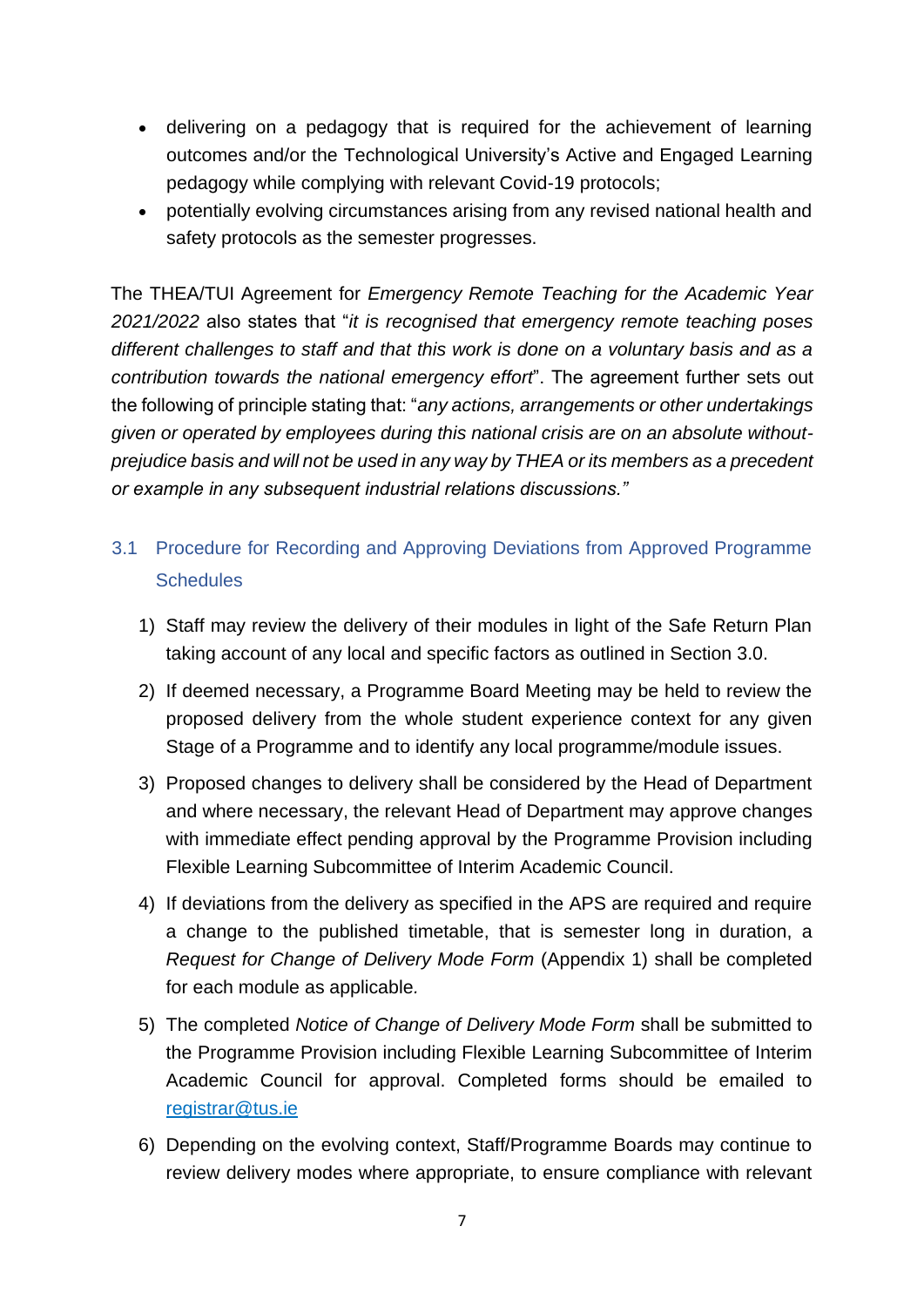Covid-19 protocols as they emerge while maintaining the principle (of the Safe Return Plan) for as much on-site provision as possible.

- (i) Any resulting changes to delivery must be detailed in the *Request for Change of Delivery Form* (as specified in 4 above) to enable their recording and approval.
- 7) The relevant Head of Department may approve changes with immediate effect where necessary pending approval by the Programme Provision including Flexible Learning Subcommittee of Interim Academic Council approval.
- 8) Any altered programme delivery modes should be communicated to students at the earliest possible opportunity.

### <span id="page-7-0"></span>4.0 References

- 1. [A Safe Return: Plan for a Safe Return to Onsite Further and Higher Education](https://www.gov.ie/en/publication/bcd91-a-safe-return-to-on-site-furtherand-higher-education-and-research/) and Research in 2021/22
- 2. *Emergency Remote Teaching for the Academic Year 2021/2022.* Agreement between the Technological Higher Education Association (THEA) and the Teachers Union of Ireland.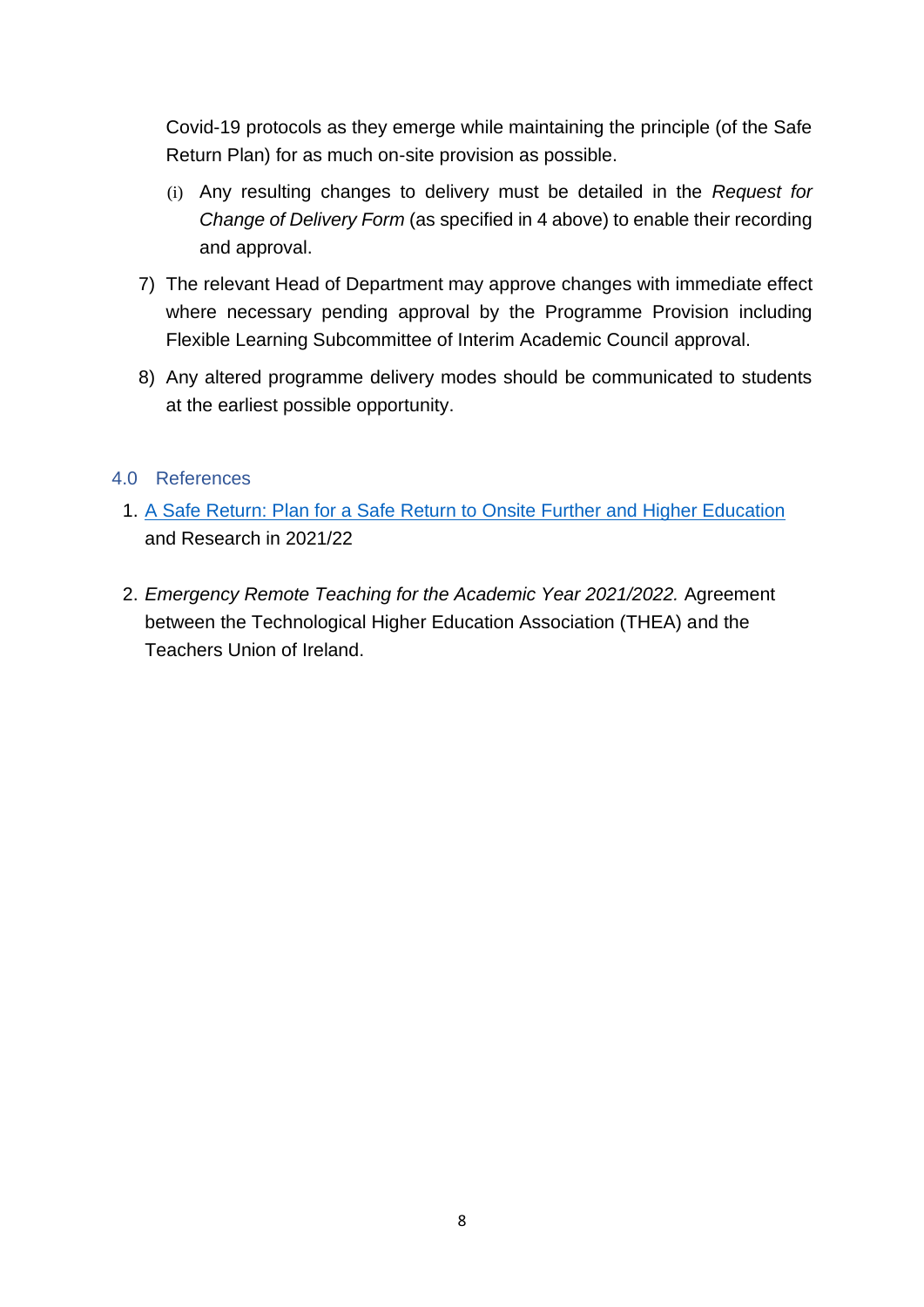

<span id="page-8-1"></span><span id="page-8-0"></span>Appendix 1: Notice of Change of Delivery Mode Form: Semester 2 2021/2022

#### **Instructions**

- 1. This form is only to be completed for semester long changes.
- 2. Email completed form to **[Registrar@tus.ie](mailto:Registrar@tus.ie)**
- 3. Please complete all sections of this form. If a section is not applicable insert N/A.

#### **Part 1: Module Details**

| <b>Module Title</b>           |  |
|-------------------------------|--|
| <b>Module Code</b>            |  |
| Programme Title(s)            |  |
| (If Module is common across a |  |
| number                        |  |
| of Programmes please list all |  |
| Programmes)                   |  |
| Internal Examiner(s)          |  |
|                               |  |

## **Part 2: Overview of Approved Delivery Schedule**

| <b>Delivery Activity</b><br>(please amend activity type<br>and add/delete rows & new<br>activity as<br>required | <b>Number of Hours</b><br><b>Face to</b><br><b>Face</b> | <b>Number of Hours</b><br><b>Online</b><br>$($ if any $)$ |
|-----------------------------------------------------------------------------------------------------------------|---------------------------------------------------------|-----------------------------------------------------------|
| Lecture                                                                                                         |                                                         |                                                           |
| Lab/Lecture                                                                                                     |                                                         |                                                           |
| <b>Tutorial</b>                                                                                                 |                                                         |                                                           |
| Laboratory                                                                                                      |                                                         |                                                           |
| Practical                                                                                                       |                                                         |                                                           |
| <b>Total Hours</b>                                                                                              |                                                         |                                                           |